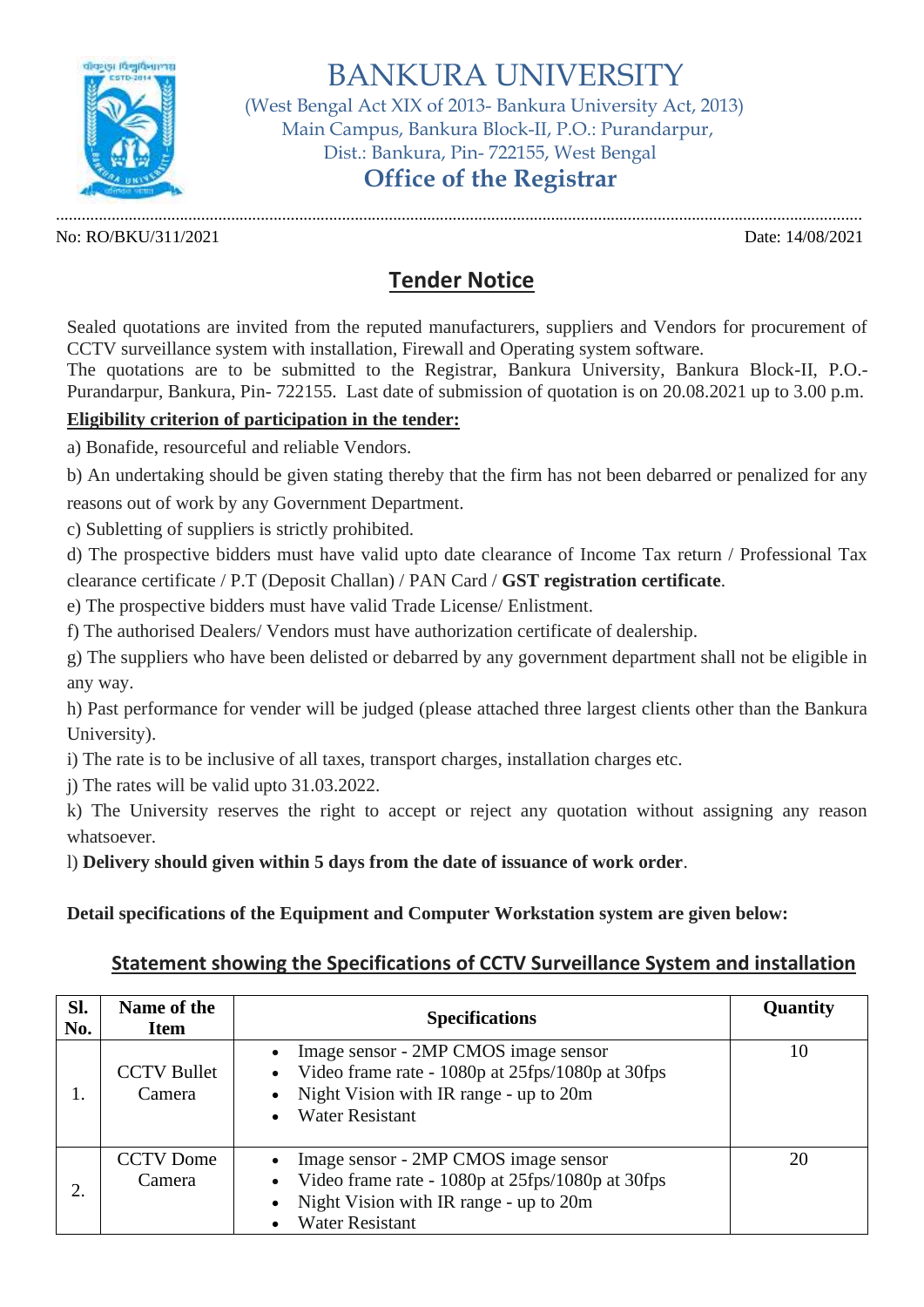|    | 32 Channel<br>HD NVR | Number of Channels $-32$<br>$\bullet$<br>Output Resolution - 1920x1080P<br>• Live View from iPhone/Android or pc |  |
|----|----------------------|------------------------------------------------------------------------------------------------------------------|--|
| 4. | Hard Disk<br>Drive   | 10 TB                                                                                                            |  |

### **Statement showing the Specifications of Firewall and Operating System Software**

| SI.       | Name of the                                                          | <b>Specifications</b>                                                                                                                                                                                                                                                                                                                                                                                                                                                                                                                                                                                                                                                                                                                                                                                                                                                                                                                                                                                                                                                                                                                                                                                                                                                                                                                    | Quantity |
|-----------|----------------------------------------------------------------------|------------------------------------------------------------------------------------------------------------------------------------------------------------------------------------------------------------------------------------------------------------------------------------------------------------------------------------------------------------------------------------------------------------------------------------------------------------------------------------------------------------------------------------------------------------------------------------------------------------------------------------------------------------------------------------------------------------------------------------------------------------------------------------------------------------------------------------------------------------------------------------------------------------------------------------------------------------------------------------------------------------------------------------------------------------------------------------------------------------------------------------------------------------------------------------------------------------------------------------------------------------------------------------------------------------------------------------------|----------|
| No.<br>5. | <b>Item</b><br>Firewall with<br>3-years<br>warranty and<br>licensing | GE RJ45/SFP Shared Media Pairs - 1<br>$\bullet$<br>GE RJ45 Internal Ports $-6$<br>$\bullet$<br>IPS Throughput - 1.4 Gbps<br>$\bullet$<br>NGFW Throughput - 1 Gbps<br>$\bullet$<br>Threat Protection Throughput - 900 Mbps<br>Firewall Throughput (1518 / 512 / 64 byte UDP packets) -<br>$\bullet$<br>10/10/7 Gbps<br>Firewall Latency (64 byte UDP packets) - 3.23 µs<br>٠<br>Firewall Throughput (Packets Per Second) - 10.5 Mpps<br>$\bullet$<br>Concurrent Sessions (TCP) - 1.5 Million<br>$\bullet$<br>New Sessions/Second (TCP) - 45000<br>$\bullet$<br>Firewall Policies - 5000<br>$\bullet$<br>IPsec VPN Throughput (512 byte) - 6.5 Gbps<br>Gateway-to-Gateway IPsec VPN Tunnels - 200<br>$\bullet$<br>Client-to-Gateway IPsec VPN Tunnels - 2500<br>$\bullet$<br>SSL-VPN Throughput - 950 Mbps<br>$\bullet$<br><b>Concurrent SSL - VPN Users</b><br>(Recommended Maximum, Tunnel Mode) - 200<br>$\bullet$<br>SSL Inspection Throughput (IPS, avg. HTTPS) - 715 Mbps<br>SSL Inspection CPS (IPS, avg. HTTPS) - 700<br>SSL Inspection Concurrent Session (IPS, avg. HTTPS) -<br>100,000<br>Application Control Throughput (HTTP 64K) - 1.8 Gbps<br>CAPWAP Throughput (HTTP 64K) - 9 Gbps<br>Virtual Domains (Default / Maximum) - 10 / 10<br>High Availability Configurations - Active / Active, Active /<br>Passive, Clustering | 1        |
| 6.        | Operating<br><b>System Software</b>                                  | Windows 10 Home x64 Bit                                                                                                                                                                                                                                                                                                                                                                                                                                                                                                                                                                                                                                                                                                                                                                                                                                                                                                                                                                                                                                                                                                                                                                                                                                                                                                                  | 15       |

**Sd/- Prof. Subir Kumar Roy Registrar (Addl. Charge) Bankura University**